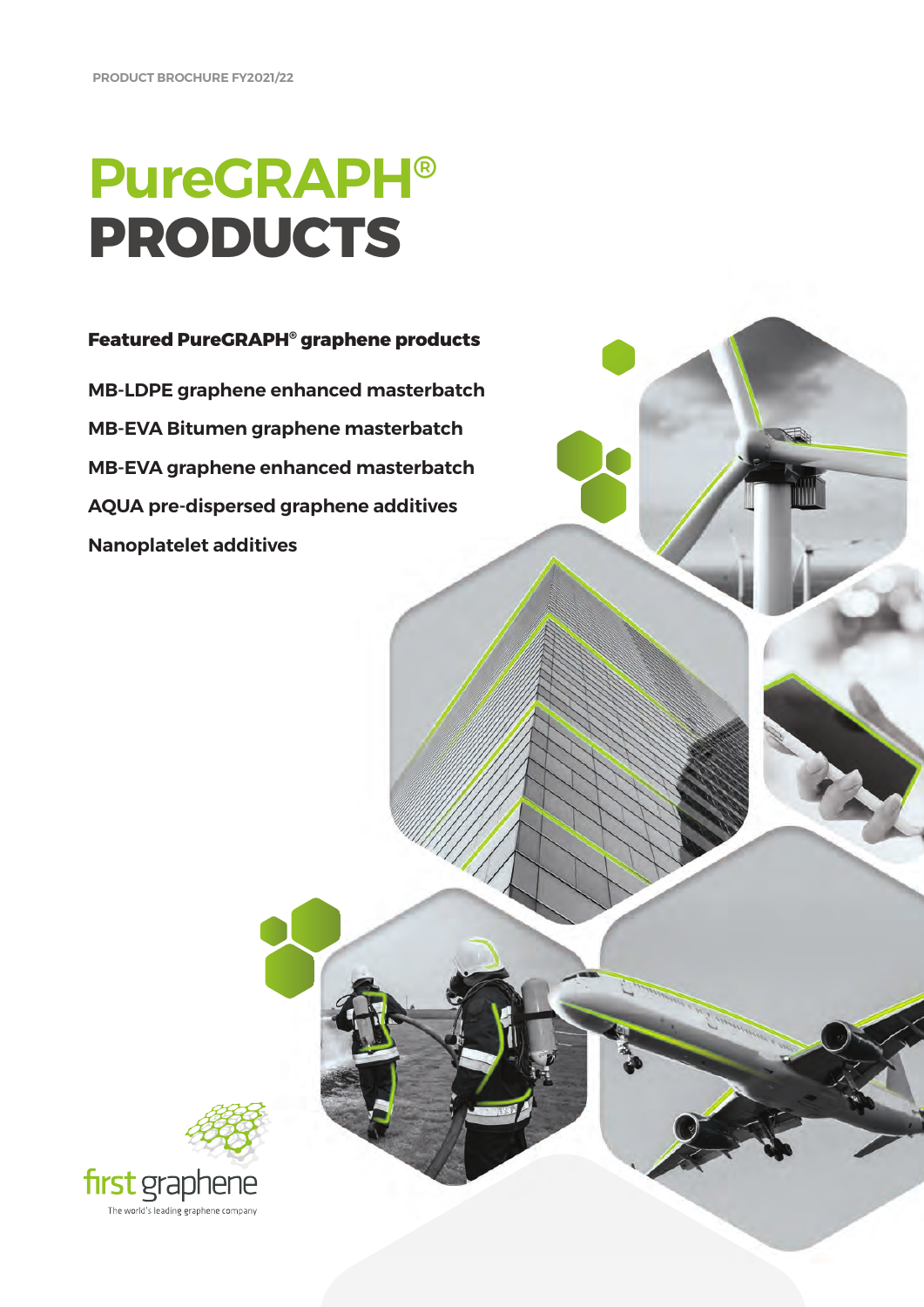

PureGRAPH® graphene products are high performing additives for use across many consumer and industrial sectors. With its well-known reputation as the lightest and strongest material on earth, graphene's versatility allows it to be used in a vast range of applications.

First Graphene, the world's leading graphene company, has developed exceptional quality graphene products that provide significant benefits and performance improvement, from light weighting and fire retardancy, to compressive and flexural strength improvements, to exceptional electrical and thermal conductivity.

The PureGRAPH® range is designed to enable easy dispersion in a broad range of materials, including plastics, composites, rubbers and elastomers, cement and concrete, and inks and coatings.

The product range includes a growing list of masterbatch additives, designed for even easier incorporation into standard manufacturing processes. Custom PureGRAPH® MB grades are also available upon request in a range of polymer options that can be tailored to specific materials or applications.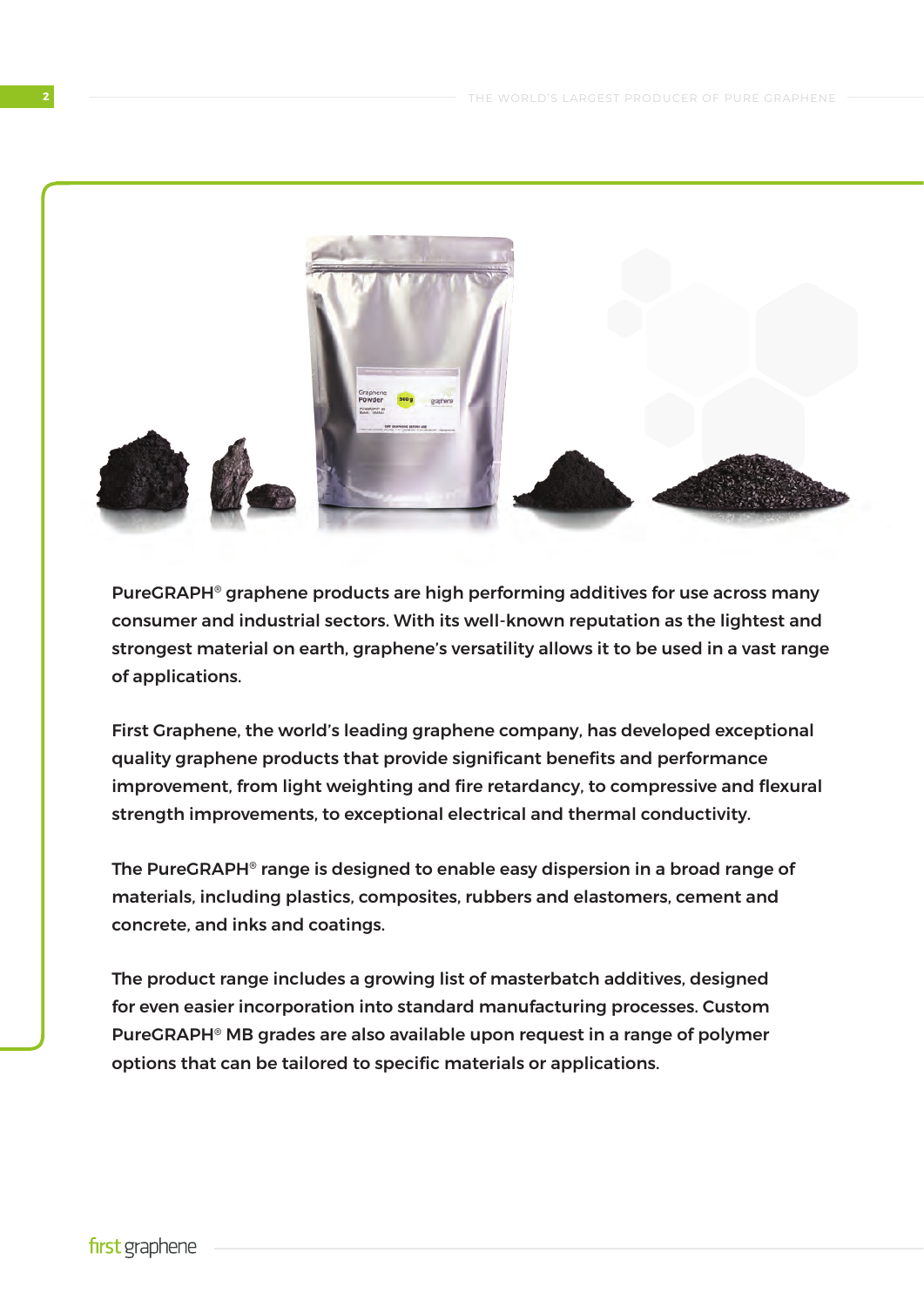### **PureGRAPH® MB-LDPE GRAPHENE ENHANCED MASTERBATCH**

#### PureGRAPH® MB-LDPE masterbatch is a graphene-enhanced, pelletised additive designed for use in polyolefin systems including polyethylene and polypropylene.

It can be used in polyamide and acetal polymers, enhancing tensile strength and fatigue resistance. These enhancements lend themselves to precision engineering products requiring dimensional stability and excellent flexural memory.

With thermoplastic polymers among the most widely produced plastics in the world, this product has valuable application across the major global plastics market sectors.

| <b>Application</b> | Compatible with a wide range of materials and easily added into thermoplastic<br>production processes such as, injection moulding, blow moulding and extrusion |  |  |  |
|--------------------|----------------------------------------------------------------------------------------------------------------------------------------------------------------|--|--|--|
| <b>Sectors</b>     | Mining services, leisure equipment, textiles, automotive, construction, coatings                                                                               |  |  |  |
| <b>Benefits</b>    | Enhances mechanical and thermal properties, tensile strength, fatique resistance                                                                               |  |  |  |
| Form               | Pellet                                                                                                                                                         |  |  |  |
| <b>Ordering</b>    | Samples from 50g to 500g in screw cap containers. Bulk orders supplied in foil-<br>sealed bags, tonnage quantities available                                   |  |  |  |

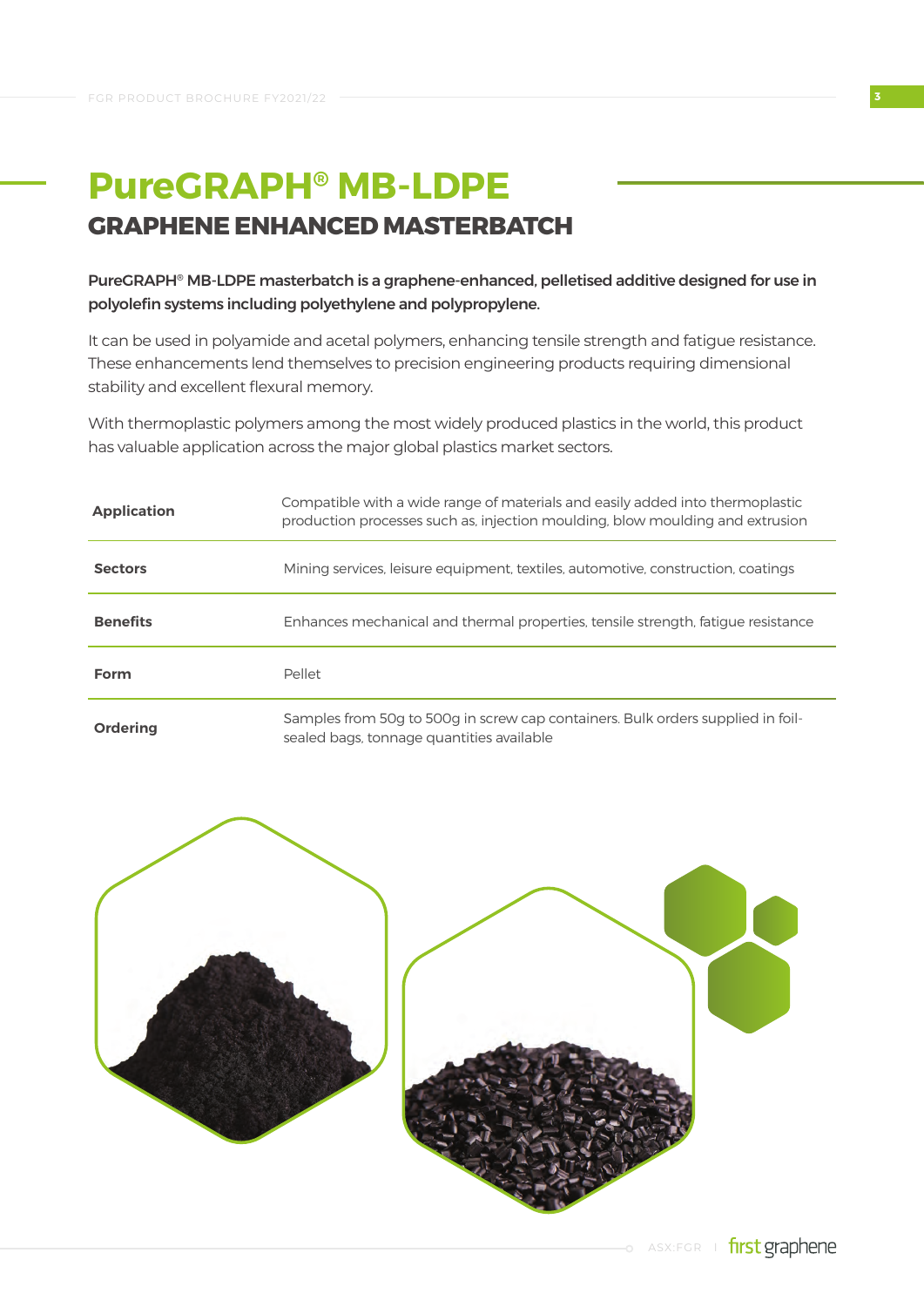## **PureGRAPH® MB-EVA GRAPHENE ENHANCED MASTERBATCH**

#### PureGRAPH® MB-EVA formulation extends the masterbatch product range, increasing applications for blending in elastomers such as rubber systems and plastics, as well as thermoplastics.

The vinyl acetate content of the base polymer brings softness, flexibility and polarity and can potentially be compatible with resins, waxes and adhesives, oil and bitumen.

| <b>Application</b> | Blended to thermoplastics and elastomers such as rubber systems and plastics;<br>potentially compatible with resins, waxes, adhesives |  |  |  |
|--------------------|---------------------------------------------------------------------------------------------------------------------------------------|--|--|--|
| <b>Sectors</b>     | Mining services, leisure equipment, textiles, automotive, construction, coatings                                                      |  |  |  |
| <b>Benefits</b>    | Softness, flexibility, polarity                                                                                                       |  |  |  |
| Form               | Pellet                                                                                                                                |  |  |  |
| <b>Ordering</b>    | Samples from 50g to 500g in screw cap containers. Bulk orders supplied in foil-<br>sealed bags, tonnage quantities available          |  |  |  |

## **PureGRAPH® MB-EVA BITUMEN GRAPHENE ENHANCED MASTERBATCH**

#### PureGRAPH® MB-EVA Bitumen is a graphene-loaded carrier masterbatch, designed for blending into asphalt mixtures to improve mechanical properties and stability.

It can also be added to bitumen storage tanks to create a graphene-enhanced polymer modified binder without the need for a high shear mixing.

| <b>Application</b> | Binder for bitumen used in asphalt systems; the Vinyl Acetate content has been<br>selected for compatibility with typical penetration-grade bitumen used in the road<br>construction industry |  |  |
|--------------------|-----------------------------------------------------------------------------------------------------------------------------------------------------------------------------------------------|--|--|
| <b>Sectors</b>     | Construction of roads and other asphalt surfaces                                                                                                                                              |  |  |
| <b>Benefits</b>    | Easy to incorporate using standard processing techniques, supplied in pellet form<br>as a masterbatch for ease of dosing and handling                                                         |  |  |
| <b>Form</b>        | Pellet                                                                                                                                                                                        |  |  |
| <b>Ordering</b>    | Samples from 50g to 500g in screw cap containers. Bulk orders supplied in<br>foil-sealed bags, tonnage quantities available                                                                   |  |  |
| first graphene     |                                                                                                                                                                                               |  |  |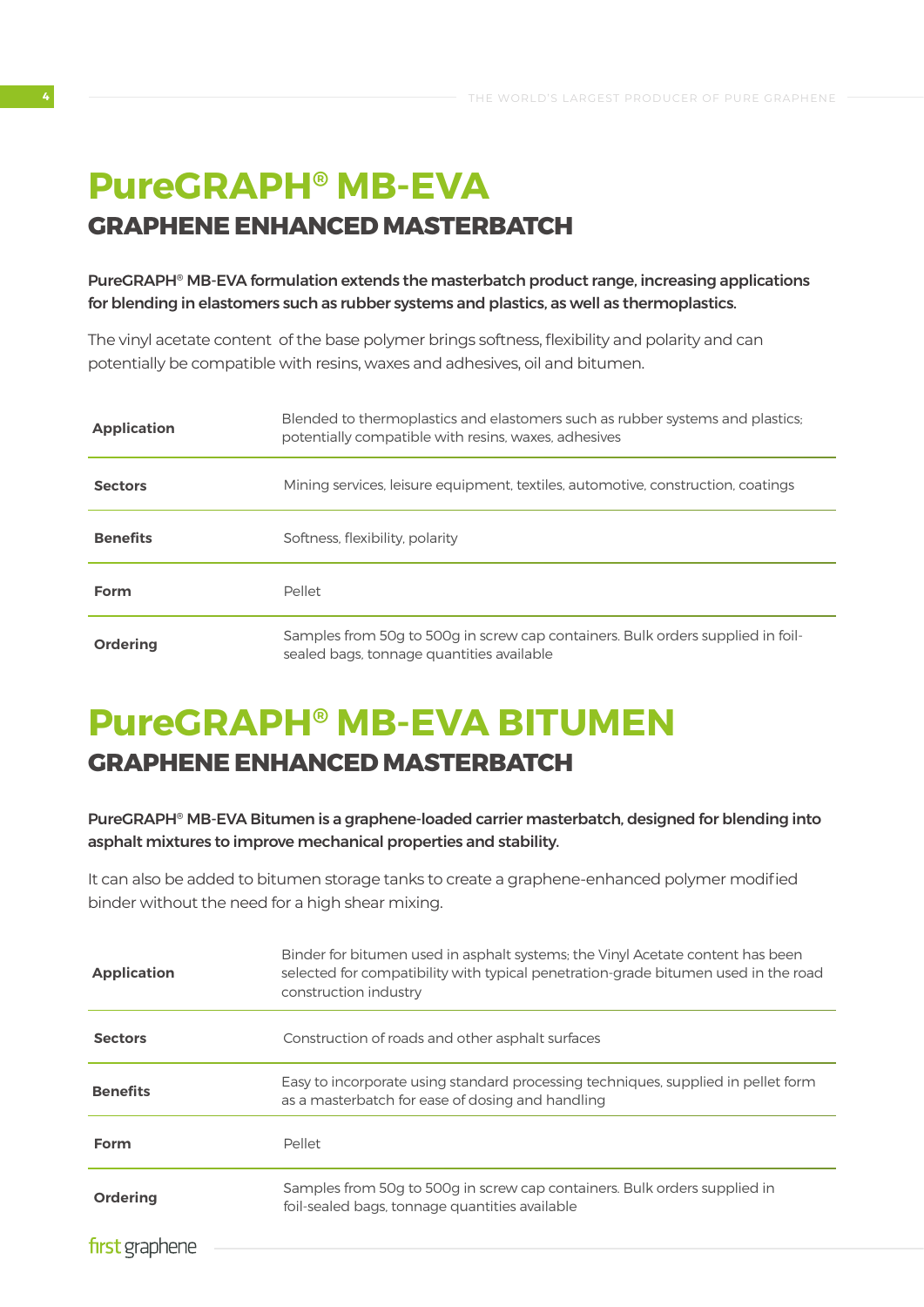## **PureGRAPH® AQUA PRE-DISPERSED GRAPHENE ADDITIVES**

#### PureGRAPH® AQUA is an easy-to-use graphene paste for formulation into water and polar solvent-based formulations.

For cement and concrete applications, PureGRAPH® AQUA can be easily dispersed into admixture and additive formulations or water prior to mixing with cement, sand and aggregates, similar to any typical reagent or additive.

With dosage rates as low as 0.01% of total concrete mix, a small amount of PureGRAPH® Aqua goes a long way when it comes to enhancing strength, durability and multifunctionality.

This enables thinner, lighter concrete products with improved tensile and compressive strength, reducing the carbon footprint of construction.

PureGRAPH® AQUA can also be used across many other applications.

| <b>Application</b> | Paints, inks, latex, polymer and cement composites                                                                                |  |  |  |
|--------------------|-----------------------------------------------------------------------------------------------------------------------------------|--|--|--|
| <b>Sectors</b>     | Construction, automotive, leisure products, textiles, coatings                                                                    |  |  |  |
| <b>Benefits</b>    | Improves mechanical performance, abrasion resistance, anti-corrosion, fire-<br>retardancy and thermal and electrical conductivity |  |  |  |
| Form               | Predispersed in water, additive paste                                                                                             |  |  |  |
| <b>Ordering</b>    | Samples from 50g to 500g in screw cap containers. Bulk orders supplied in foil-<br>sealed bags, tonnage available                 |  |  |  |

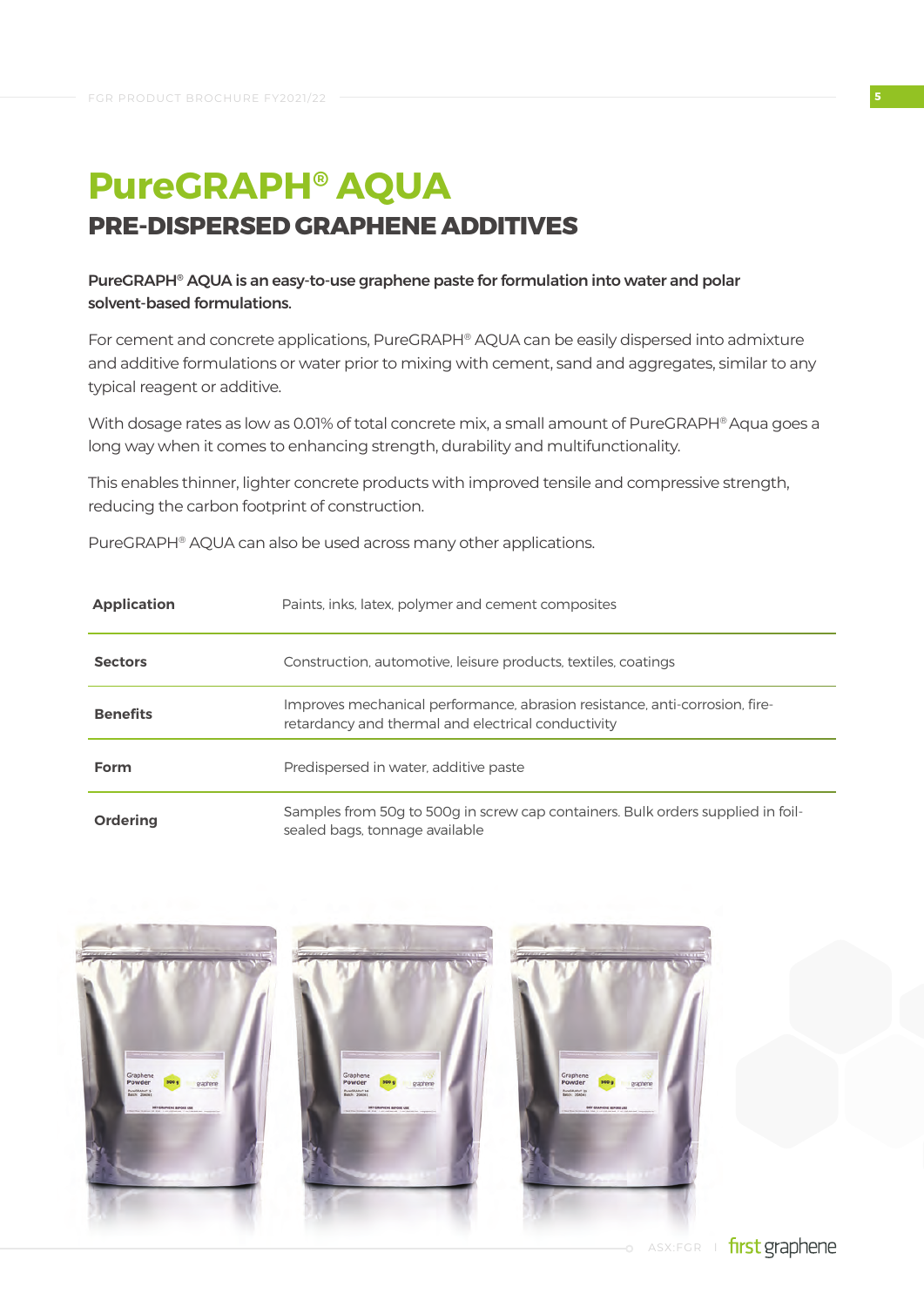## **PureGRAPH® NANOPLATELET ADDITIVES**

PureGRAPH® Powder additives are characterised by their large platelet size, high aspect ratio and low defect levels – perfect for dispersing across a range of solvents, polymer resins, elastomers and water-based formulations.

PureGRAPH® is typically applied to fibre reinforced plastic composites, elastomers, plastics, coatings, textile materials, energy storage and concrete. An added benefit is enhanced fire retardancy of polymer composites.

Batch to batch consistency is ensured through leading edge quality control testing and various product grades are available in lateral sizes, with tightly controlled geometries.

| <b>Application</b> | Fibre-reinforced plastic composites, elastomers, plastics, coatings, textile materials,<br>energy storage and concrete      |  |  |  |
|--------------------|-----------------------------------------------------------------------------------------------------------------------------|--|--|--|
| <b>Sectors</b>     | Mining services, leisure equipment, textiles, automotive components and<br>construction                                     |  |  |  |
| <b>Benefits</b>    | Increased flexural and compressive strength, reduced water and chemical<br>permeability, anti-corrosion, fire retardancy    |  |  |  |
| Form               | Powder                                                                                                                      |  |  |  |
| <b>Ordering</b>    | Samples from 50q to 500q in screw cap containers. Bulk orders supplied in<br>foil-sealed bags, tonnage quantities available |  |  |  |

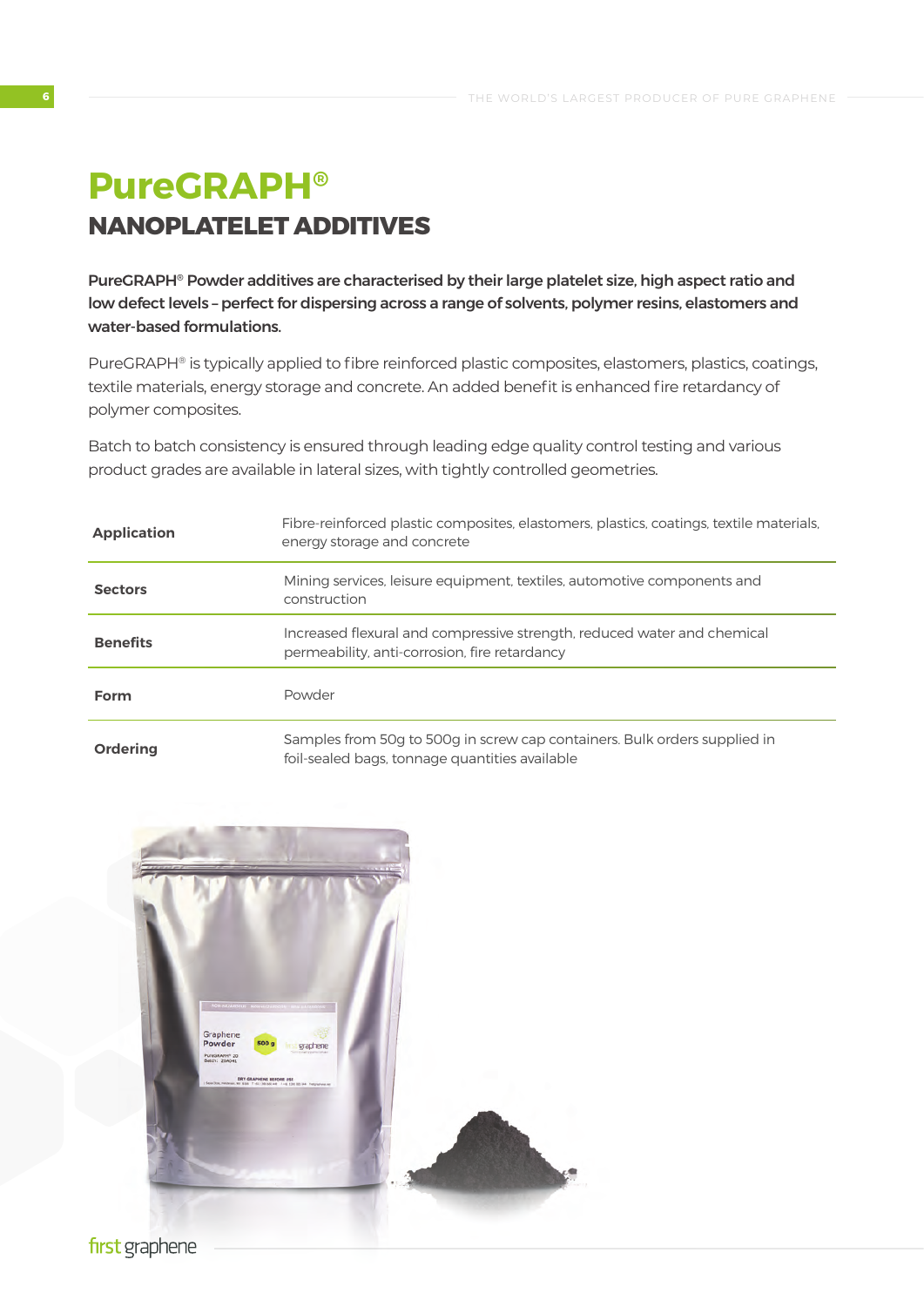### **PureGRAPH® PRODUCTS OVERVIEW**

|                       | <b>NPA</b> | <b>AQUA</b> | <b>MB-LDPE</b> | <b>MB-EVA</b> | <b>MB-EVA-B</b> |
|-----------------------|------------|-------------|----------------|---------------|-----------------|
| Form                  | Powder     | Paste       | Pellet         | Pellet        | Pellet          |
| <b>Mining</b>         |            |             |                |               |                 |
| Leisure               |            |             |                |               |                 |
| <b>Textile</b>        |            |             |                |               |                 |
| <b>Transport</b>      |            |             |                |               |                 |
| <b>Construction</b>   |            |             |                |               |                 |
| <b>Road surfaces</b>  |            |             |                |               |                 |
| <b>Coating / Inks</b> |            |             |                |               |                 |
| <b>Energy</b>         |            |             |                |               |                 |
| <b>Renewables</b>     |            |             |                |               |                 |

- MB-LDPE graphene enhanced masterbatch [MB-LDPE]
- MB-EVA Bitumen graphene enhanced masterbatch [MB-EVA-B]
- MB-EVA graphene enhanced masterbatch [MB-EVA]
- AQUA pre-dispersed graphene additives [AQUA]
- Nanoplatelet additives [NPA]